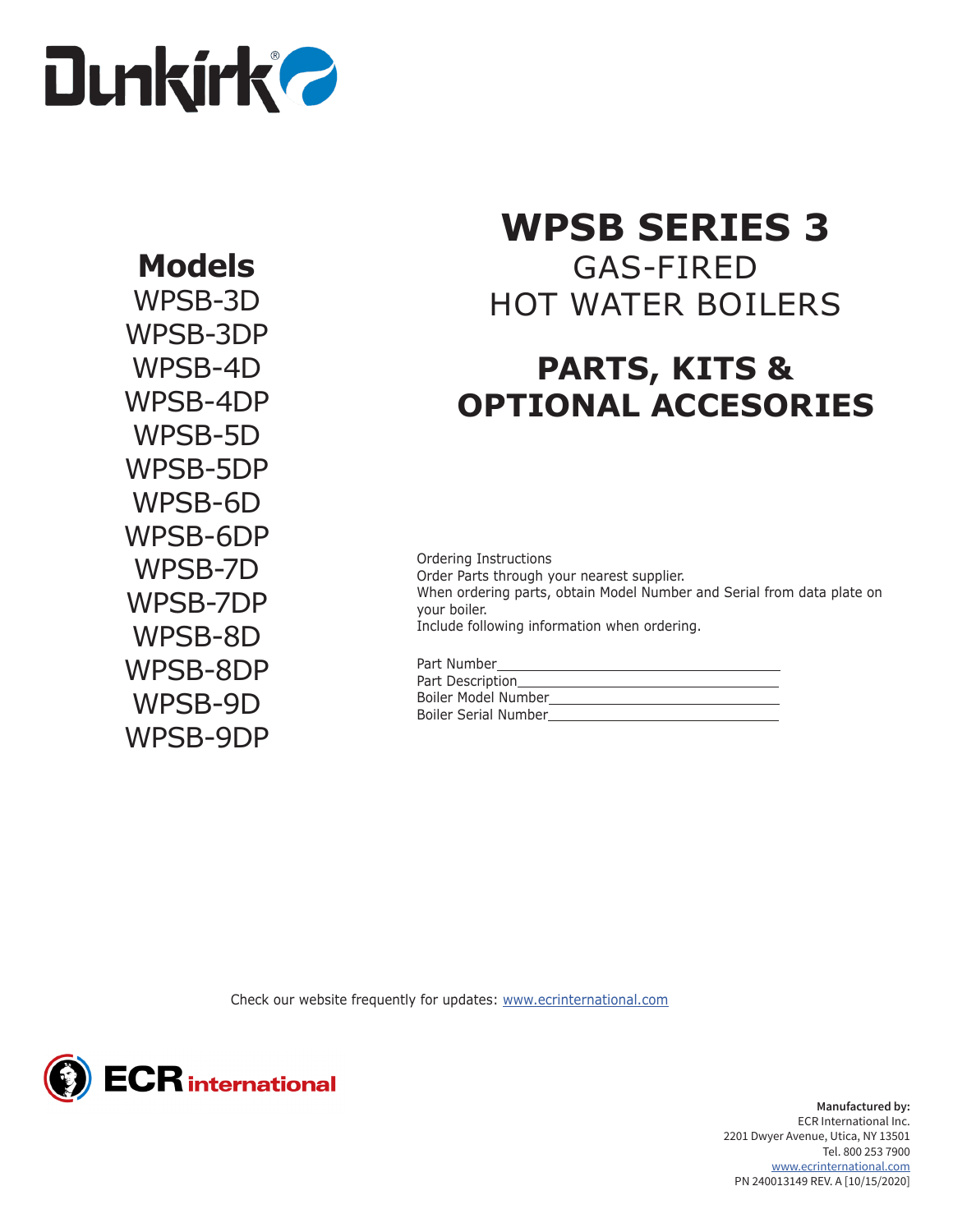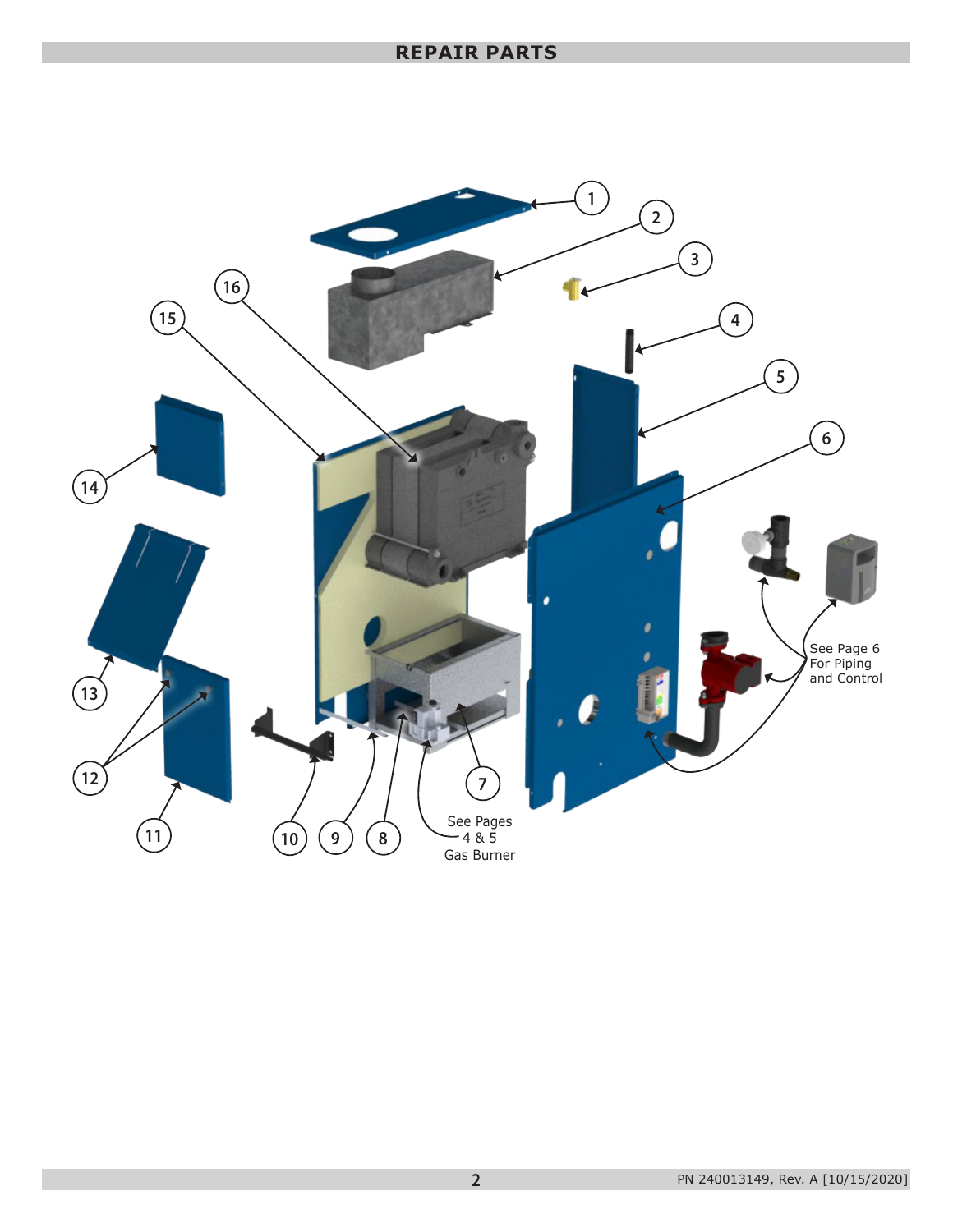## **JACKET ASSEMBLY**

| <b>KEY</b>     | <b>Part Number</b>     |                                           |                     |                     |                     |                     |                     |                                             |
|----------------|------------------------|-------------------------------------------|---------------------|---------------------|---------------------|---------------------|---------------------|---------------------------------------------|
| NO.            | 3<br><b>SECTION</b>    | $\overline{\mathbf{4}}$<br><b>SECTION</b> | 5<br><b>SECTION</b> | 6<br><b>SECTION</b> | 7<br><b>SECTION</b> | 8<br><b>SECTION</b> | 9<br><b>SECTION</b> | <b>DESCRIPTION</b>                          |
| $\ddagger$     | 42500873AC             | 42500874AC                                | 42500875AC          | 42500876AC          | 42500877AC          | 42500878AC          |                     | 42500879AC Jacket Complete                  |
| $\mathbf{1}$   | 42500843AC             | 42500844AC                                | 42500845AC          | 42500846AC          | 42500847AC          | 42500848AC          |                     | 42500849AC Jacket, Top Panel                |
| $\overline{2}$ | 42500673               | 42500674                                  | 42500675            | 42500676            | 42500677            | 42500678            | 42500679            | <b>Draft Diverter</b>                       |
| 3              |                        | 3/4" ASME<br>Safety Relief Valve          |                     |                     |                     |                     |                     |                                             |
| 4              |                        |                                           |                     | 14607002            |                     |                     |                     | 3/4" x 61/2" Nipple                         |
| 5              | 42500833AC             | 42500834AC                                | 42500835AC          | 42500836AC          | 42500837AC          | 42500838AC          | 42500839AC          | Jacket, Back Panel                          |
| 6              |                        |                                           |                     | 109008574AC         |                     |                     |                     | Jacket, Right Side Panel                    |
| 7a             | 42500663               | 42500664                                  | 42500665            | 42500666            | 42500667            | 42500668            | 42500669            | Base                                        |
|                | 14614130               |                                           |                     |                     |                     |                     |                     | Base Insulation Sides (2)                   |
| 7b             | 14614113               | 14614114                                  | 14614115            | 14614116            | 14614117            | 14614118            | 14614119            | <b>Base Insulation Front</b>                |
|                | 14614123               | 14614124                                  | 14614125            | 14614126            | 14614127            | 14614128            | 14614129            | <b>Base Insulation Rear</b>                 |
| 8              | 42500643               | 42500644                                  | 42500645            | 42500646            | 42500647            | 42500648            | 42500649            | Base Baffle                                 |
| 9              | 42500653               | 42500654                                  | 42500655            | 42500656            | 42500657            | 42500658            | 42500659            | Jacket Tie Bar                              |
| 10             | See Pages 4 & 5        |                                           |                     |                     |                     |                     |                     | Gas Manifold                                |
| 11             | 42500823AC             | 42500824AC                                | 42500825AC          | 42500826AC          | 42500827AC          | 42500828AC          | 42500829AC          | Jacket, Service Door                        |
| 12             | 13702153               |                                           |                     |                     |                     |                     |                     | Knob, Service Door (Pair)                   |
| 13             | 42500813AC             | 42500814AC                                | 42500815AC          | 42500816AC          | 42500817AC          | 42500818AC          | 42500819AC          | Jacket, Diverter                            |
| 14             | 42500811AC             | 42500804AC                                | 42500805AC          | 42500806AC          | 42500807AC          | 42500808AC          | 42500809AC          | Jacket, Front Panel Upper                   |
| 15             | 109008736AC            |                                           |                     |                     |                     |                     |                     | Jacket, Left Side Panel                     |
| 16             | 41000331               | 41000431                                  | 41000531            | 41000631            | 41000731            | 41000831            | 41000931            | <b>Block Assembly</b>                       |
| $\ddagger$     | 14614018               |                                           |                     |                     |                     |                     |                     | Cerafelt Gasket                             |
| $\ddagger$     | 240006937<br>240006938 |                                           |                     | 240006939           |                     |                     | Vent Damper         |                                             |
| $\ddagger$     | 43300663               | 43300664                                  | 43300665            | 43300666            | 43300667            | 43300668            | 43300669            | <b>Base Assembly</b><br>Includes 7a, 7b & 8 |
|                | # Not illustrated      |                                           |                     |                     |                     |                     |                     |                                             |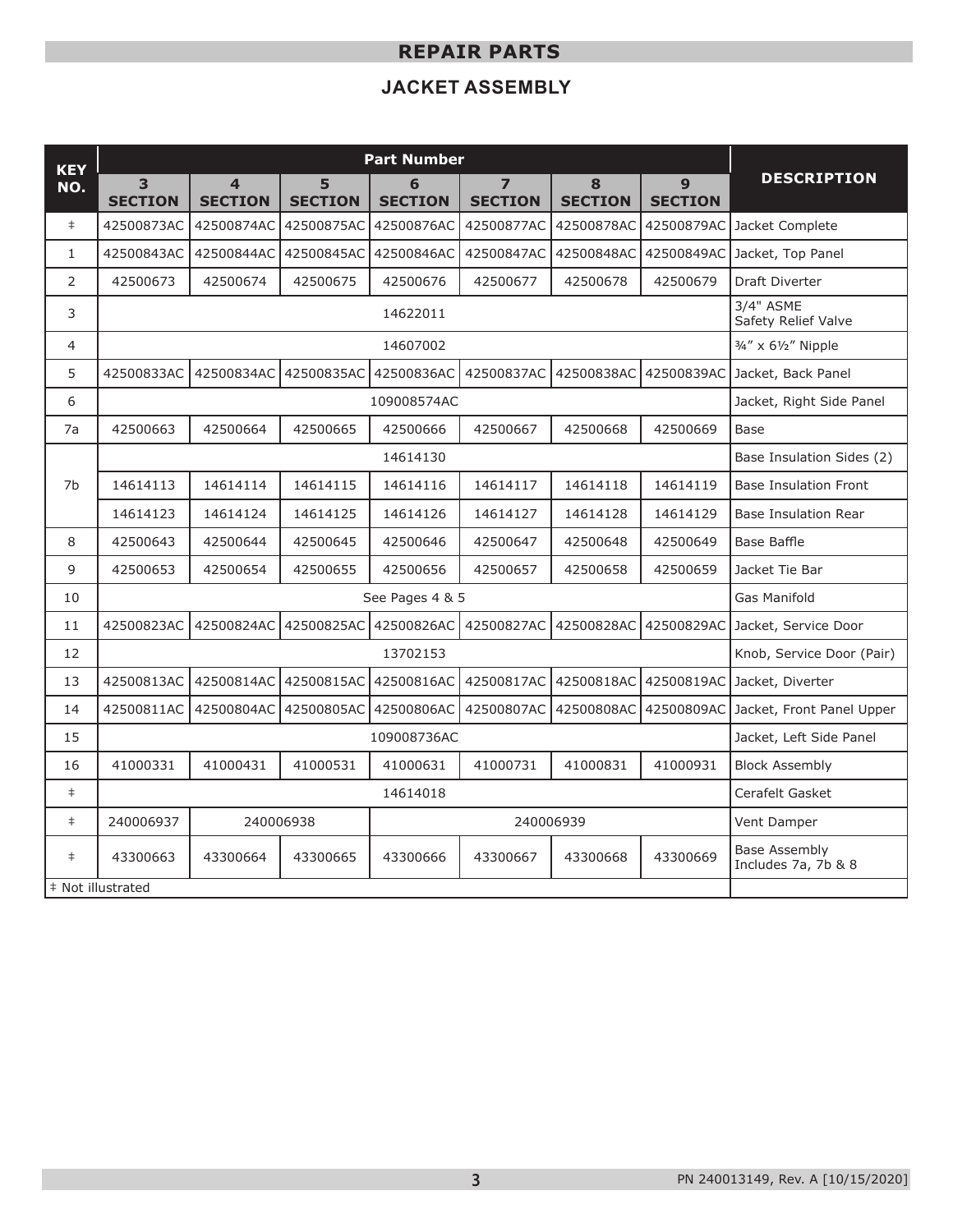## *FOR USE WITH NATURAL GAS ONLY*



#### **NOTE: Actual gas valve may look different than gas valve shown**

| NATURAL GAS BURNER & MANIFOLD PARTS<br>This is a repair parts list – NOT a packing list! |                        |                    |                  |           |             |                  |                                                 |                        |
|------------------------------------------------------------------------------------------|------------------------|--------------------|------------------|-----------|-------------|------------------|-------------------------------------------------|------------------------|
| <b>KEY</b>                                                                               |                        | <b>DESCRIPTION</b> |                  |           |             |                  |                                                 |                        |
| NO.                                                                                      | <b>3 Section</b>       | <b>4 Section</b>   | <b>5 Section</b> | 6 Section | 7 Section I | <b>8 Section</b> | 9 Section                                       |                        |
| $\mathbf{1}$                                                                             | 14662052               | 14662052           | 14662052         |           |             | 14662058         |                                                 | Gas Valve, Natural Gas |
| 2                                                                                        | 14615005<br>14615006   |                    |                  |           |             |                  | Pilot Tube                                      |                        |
| 3                                                                                        | 14695301               |                    |                  |           |             |                  | 10-32 x 3/16" Slotted<br><b>Hex Head Screws</b> |                        |
| 4                                                                                        | 14616033               | 14616034           | 14616035         | 14616013  | 14616014    | 14616015         | 14616016                                        | Gas Manifold           |
| 5                                                                                        | 240012905<br>240013128 |                    |                  |           |             |                  | Main Burner Orifice*                            |                        |
| 6                                                                                        | 14615532               |                    |                  |           |             |                  |                                                 | Main Burner Regular**  |
| 6A                                                                                       | 14615531               |                    |                  |           |             |                  | Main Burner, Pilot Mount                        |                        |
| $\overline{7}$                                                                           | 240011102              |                    |                  |           |             |                  | Pilot Burner                                    |                        |
| $\pm$                                                                                    | 42500933               | 42500934           | 42500935         | 42500936  | 42500937    | 42500938         | 42500939                                        | Rollout Shield         |
| * Requires 1 less than the number of sections.                                           |                        |                    |                  |           |             |                  |                                                 |                        |
| ** Requires 2 less than the number of sections.                                          |                        |                    |                  |           |             |                  |                                                 |                        |
| # Not illustrated.                                                                       |                        |                    |                  |           |             |                  |                                                 |                        |

Quantity is 1 unless otherwise noted.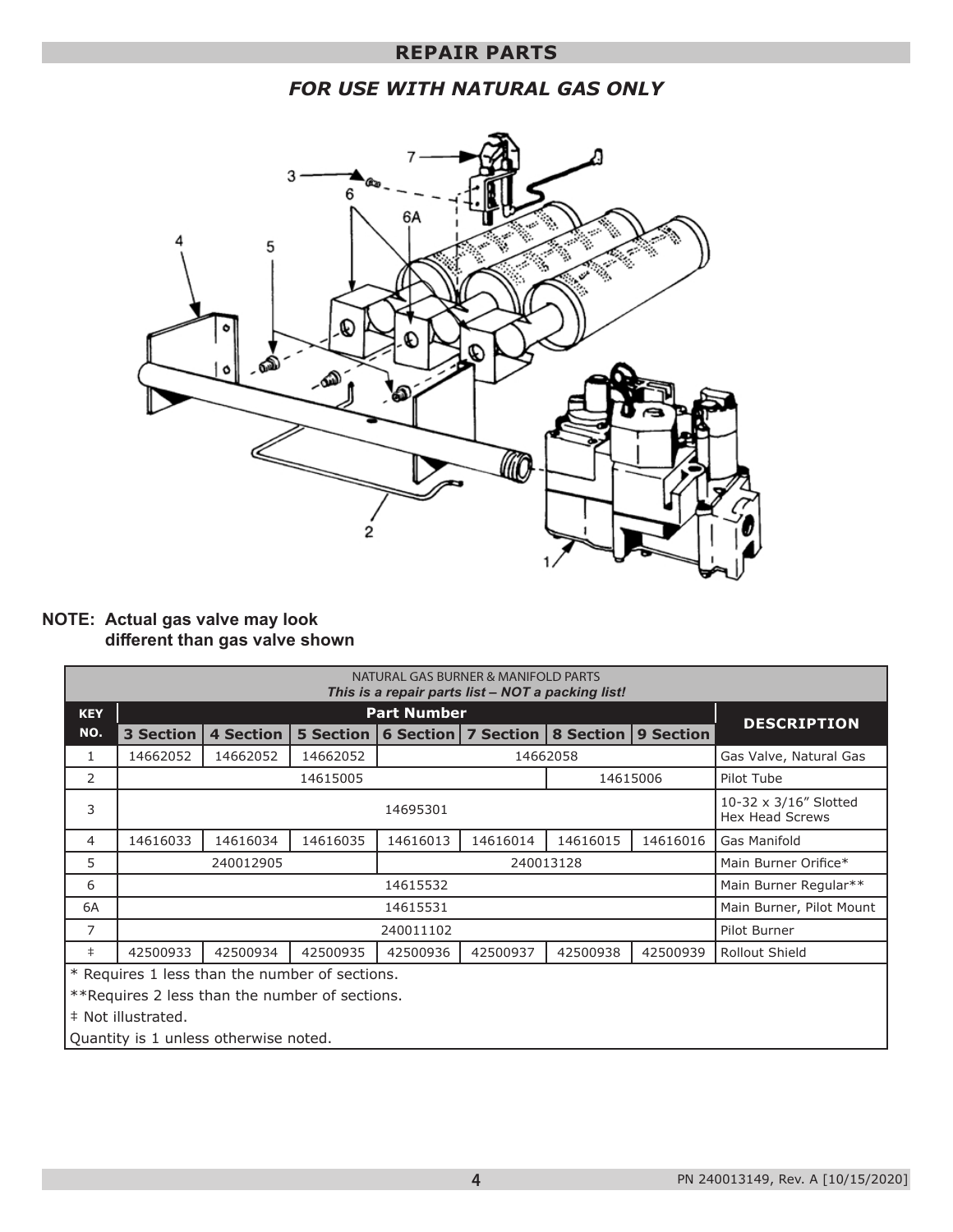## *FOR USE WITH PROPANE GAS ONLY*



#### **NOTE: Actual gas valve may look different than gas valve shown**

| PROPANE GAS BURNER & MANIFOLD PARTS<br>This is a repair parts list - NOT a packing list! |                  |                                  |                      |          |                                   |           |                  |                                                 |
|------------------------------------------------------------------------------------------|------------------|----------------------------------|----------------------|----------|-----------------------------------|-----------|------------------|-------------------------------------------------|
| <b>KEY</b>                                                                               |                  |                                  |                      |          |                                   |           |                  |                                                 |
| NO.                                                                                      | <b>3 Section</b> | <b>4 Section</b>                 | <b>5 Section</b>     |          | 6 Section   7 Section   8 Section |           | <b>9 Section</b> | <b>DESCRIPTION</b>                              |
| $\mathbf{1}$                                                                             |                  | 240009866                        |                      |          |                                   | 240008809 |                  | Gas Valve, LP                                   |
| 2                                                                                        |                  |                                  | 14615005             |          |                                   |           | 14615006         | Pilot Tube                                      |
| 3                                                                                        | 14695301         |                                  |                      |          |                                   |           |                  | 10-32 x 3/16" Slotted<br><b>Hex Head Screws</b> |
| $\overline{4}$                                                                           | 14616010         | 14616011                         | 14616012             | 14616013 | 14616014                          | 14616015  | 14616016         | <b>Gas Manifold</b>                             |
| 5                                                                                        |                  |                                  | Main Burner Orifice* |          |                                   |           |                  |                                                 |
| 6                                                                                        | 14615532         |                                  |                      |          |                                   |           |                  | Main Burner Regular**                           |
| 6A                                                                                       | 14615531         |                                  |                      |          |                                   |           |                  | Main Burner, Pilot Mount                        |
|                                                                                          | 240011102        |                                  |                      |          |                                   |           |                  |                                                 |
| $\overline{7}$                                                                           |                  | Pilot Burner<br>$(includes)$ *** |                      |          |                                   |           |                  |                                                 |
|                                                                                          | 14662087         |                                  |                      |          |                                   |           |                  |                                                 |
| $\ddagger$                                                                               | 42500933         | 42500934                         | 42500935             | 42500936 | 42500937                          | 42500938  | 42500939         | Rollout Shield                                  |
| * Requires 1 less than the number of sections.                                           |                  |                                  |                      |          |                                   |           |                  |                                                 |
| ** Requires 2 less than the number of sections.                                          |                  |                                  |                      |          |                                   |           |                  |                                                 |
| # Not illustrated.                                                                       |                  |                                  |                      |          |                                   |           |                  |                                                 |
| Quantity is 1 unless otherwise noted.                                                    |                  |                                  |                      |          |                                   |           |                  |                                                 |
| *** Pilot shipped natural gas only orifice and fitting required for LP conversion        |                  |                                  |                      |          |                                   |           |                  |                                                 |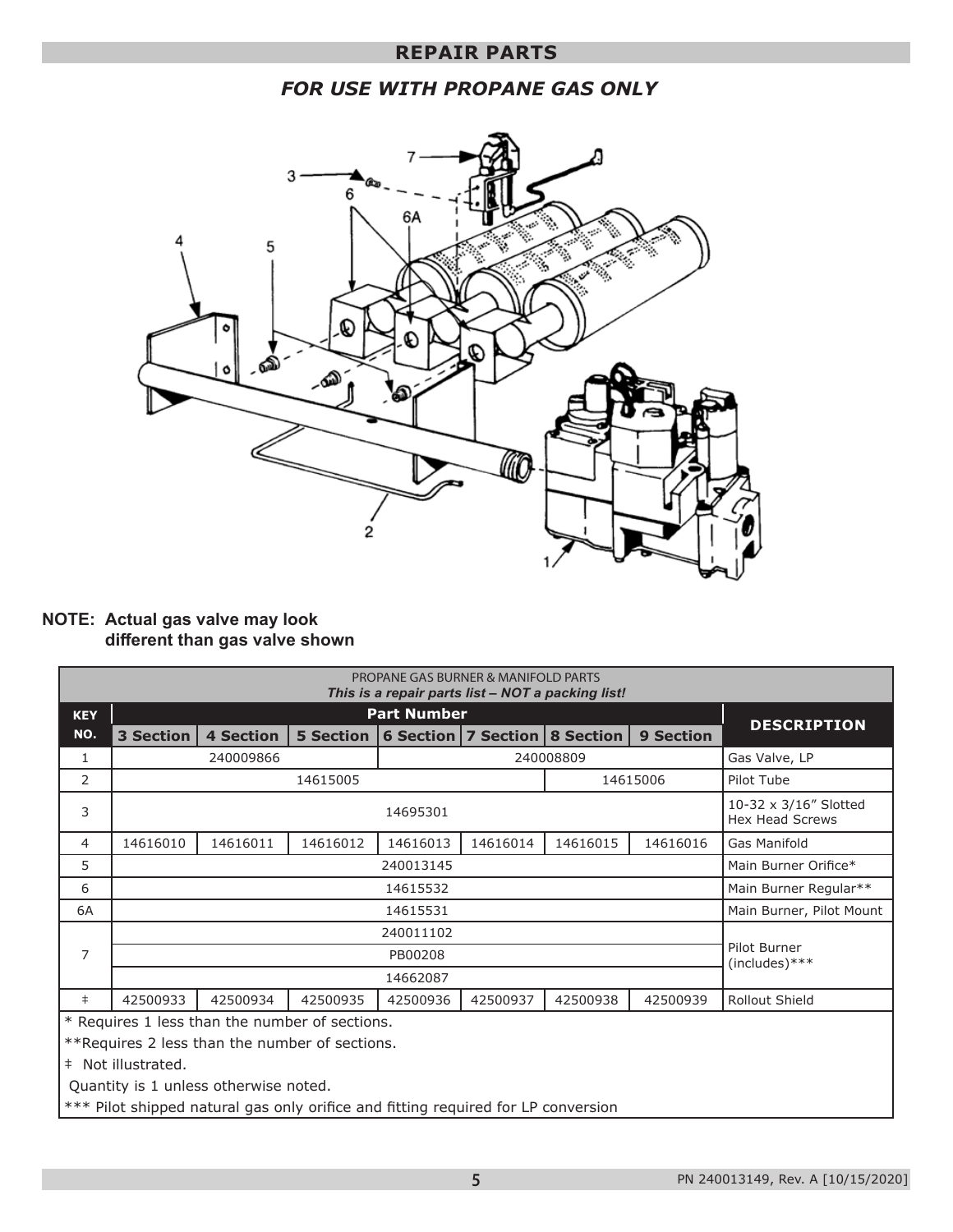## **BOILER CONTROLS AND PIPING**



| <b>Key</b><br>No. | Part<br><b>Number</b> | <b>DESCRIPTION</b>                                                   |                                                      |  |  |  |
|-------------------|-----------------------|----------------------------------------------------------------------|------------------------------------------------------|--|--|--|
| 1                 | 14622011              | 3/4" ASME Relief Valve                                               |                                                      |  |  |  |
| $\overline{2}$    | 14607002              |                                                                      | 3/4" x 61/2" Nipple                                  |  |  |  |
|                   | 1260006SP             | 3a                                                                   | Temperature Pressure Gauge - 2" shank                |  |  |  |
|                   | 1060002               | 3 <sub>b</sub>                                                       | Bushing, 3/4" x 1/4", Black Iron                     |  |  |  |
| 3                 | PF05901               | 3c                                                                   | Tee, 11/4" x 11/4" x 3/4", Black Iron                |  |  |  |
|                   | 14607044              | 3d                                                                   | Adapter, 11/4" x 21/2", Black Iron                   |  |  |  |
|                   | 1510001               | 3e                                                                   | 11/4" x 3/4" x 11/4" Tee                             |  |  |  |
|                   | 14607044              | 3f                                                                   | 11/4" x 21/2" Nipple                                 |  |  |  |
| 4                 | 240009113             |                                                                      | <b>Hydrolevel Control</b>                            |  |  |  |
| $\ddagger$        | 240009989             |                                                                      | Replacement Sensor Only For Hydrolevel<br>3250 (12") |  |  |  |
|                   | CI006.01              |                                                                      | Grundfos Pump UP15-42F Circulator                    |  |  |  |
| 5                 | CI-001.03             |                                                                      | Taco Pump 007                                        |  |  |  |
| 6                 | 14607003              | 11/4" Bent Return Adapter                                            |                                                      |  |  |  |
| $\overline{7}$    | 14662070              |                                                                      | <b>Intermittent Pilot Control</b>                    |  |  |  |
| $\ddagger$        | 240008013             |                                                                      | Sensor Clip                                          |  |  |  |
| $\ddagger$        | 240007709             |                                                                      | Sensor Well                                          |  |  |  |
| $\ddagger$        | 1500009               | Blocked Vent Safety Switch (36TX16-6282)<br>280°F                    |                                                      |  |  |  |
| $\pm$             | 14629002              | <b>Rollout Switch</b>                                                |                                                      |  |  |  |
| $\ddagger$        | 240006937             |                                                                      | 5" Vent Damper                                       |  |  |  |
| $\ddagger$        | 240006938             | 6" Vent Damper                                                       |                                                      |  |  |  |
| $\pm$             | 240006939             | 7" Vent Damper                                                       |                                                      |  |  |  |
| $\ddagger$        | 14693008              | 21/2" x 11/4" Bushing (2 Required)                                   |                                                      |  |  |  |
| $\ddagger$        | 14693024              | $2\frac{1}{2}$ " Plug                                                |                                                      |  |  |  |
| $\ddagger$        | 14693083              | 21/2" x 3/4" Bushing                                                 |                                                      |  |  |  |
| $\pm$             | 1395003               | 1/2" Plug (3 Required)                                               |                                                      |  |  |  |
| $\ddagger$        | 240006837             | 400°F Black Silicone Rubber Adhesive<br>Sealant (10.3 oz. Cartridge) |                                                      |  |  |  |
| # Not illustrated |                       |                                                                      |                                                      |  |  |  |

## **Temperature Pressure Gauge Assembly**

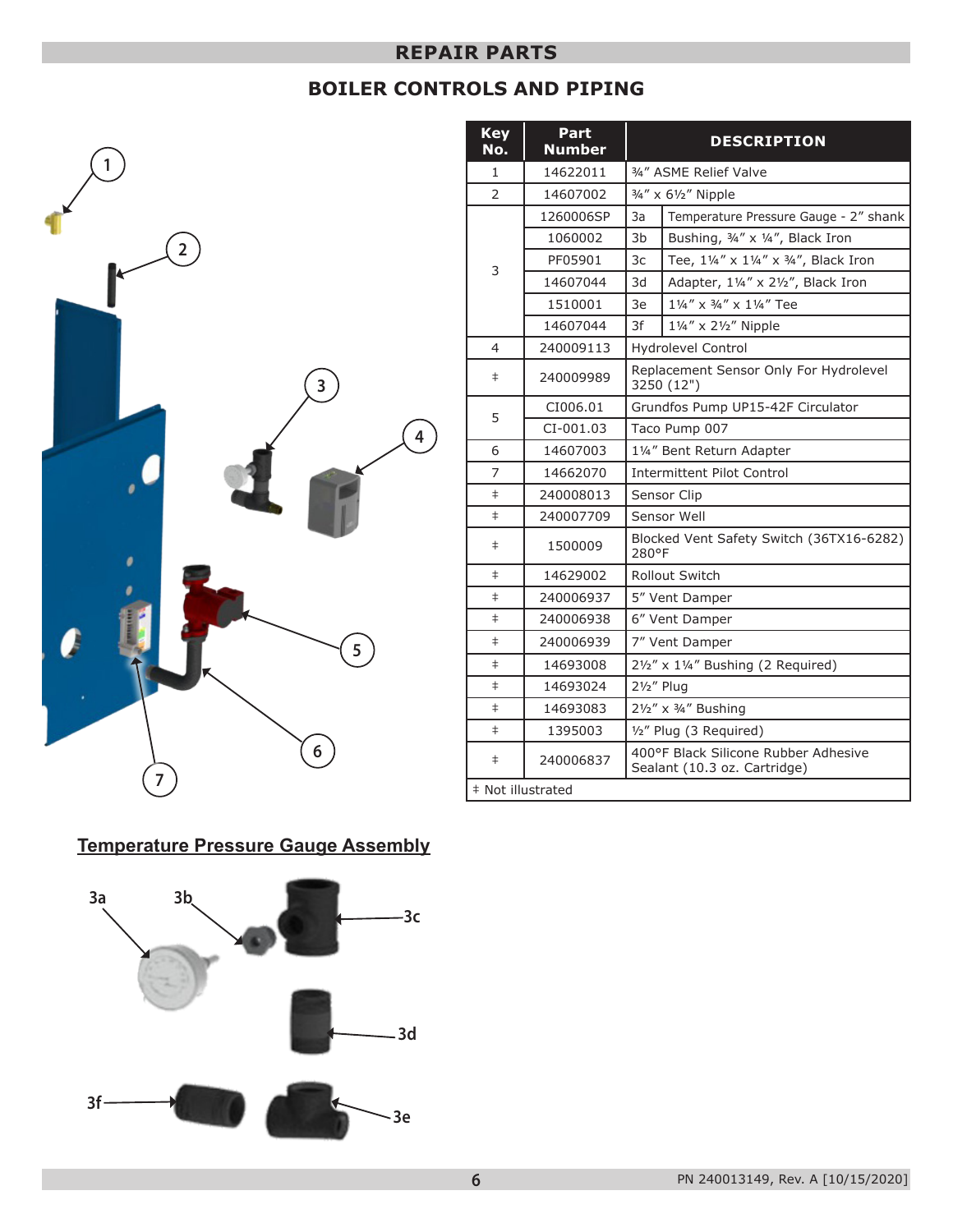## **MISCELLANEOUS PARTS**

| Part<br><b>Number</b> | <b>DESCRIPTION</b>                               | QTY.          |
|-----------------------|--------------------------------------------------|---------------|
| 37519501              | <b>Circulator Harness</b>                        |               |
| 240005480             | Damper Harness, 60"                              |               |
| 240010924             | Wire Harness, Rollout/Blocked Vent Safety Switch | $\mathcal{P}$ |
| 43300942              | Wire Harness, Gas Valve                          |               |
| EF-016.01             | Strain Relief Connector                          |               |
| 240010487             | Wire Clip                                        |               |
| 206000023             | Bushing, 7/8 to 3/4                              |               |
| 14634032              | Strain Relief Bushing                            | $\mathcal{P}$ |
| 14695074              | Screw, 10 x 12                                   |               |